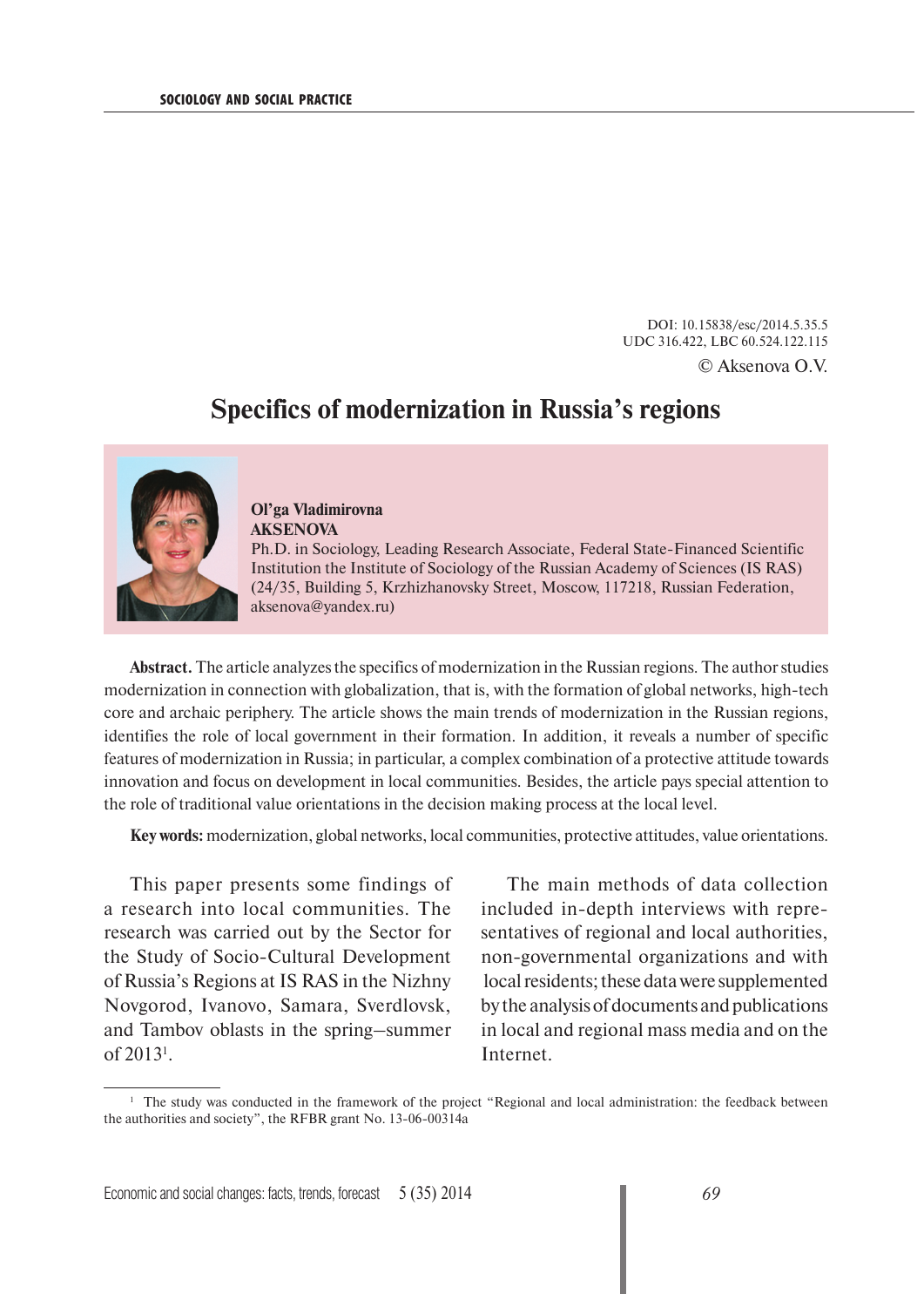One of the objectives of the study was to identify the role of governance at the local level in modernization processes. In this regard, first of all it was necessary to determine the category of modernization and the criteria that help detect it in the Russian regions. Conceptualization of modernization in relation to the conditions of our country is one of the most acute issues in contemporary Russian sociology.

Various interpretations of modernization are united by its understanding as an achievement by society of the condition of modernity (the modern or postmodern condition) in all its spheres through technological, institutional, structural, and value changes. The question of what can be considered modern society remains open. Most often it is associated with competition, the value of personality, people's rights and freedoms, developed legal state and civil society, political and economic freedoms [1]. We think that these qualities were inherent in capitalism at the earlier stages of its development. However, it appears that the current situation allows us at this stage of research to consider modernization in a slightly different way, putting controversial issues aside.

Currently, modernization is inextricably linked with globalization. N.P. Tikhonova characterizes this situation as follows: "The openness of the new world and the intensification of various forms of horizontal links put an end to the enclave forms of development, which Russia has been implementing until recently [3]. Globalization leaves no time and chance to catch up and outrun, to develop by growing the institutions of democracy and economic freedom inherent in modern times. Global flows, networks and nodes, in which the life of the society is built in accordance with the requirements of the monopolized market and high technology, form rapidly and cross national borders [2, 4]. The space outside is losing any economic and social value, other than the source of raw materials and manpower.

The formation of modernization processes of the specified type was revealed in the studied regions. We should emphasize that high-tech nodes of global networks have not been formed there. Besides GAZ Group (former Gorky automobile plant) that produces trucks and buses, Nizhny Novgorod partially preserved its high-tech industry, because military electronics in the Soviet period was a well-developed sphere in the city. At the same time, Arzamas, which is one of the centers of military production is, admittedly, in decline. The companies, which, according to our respondents, could become modernization centers, are shutting down; the university that once used to train highly qualified personnel for the military industry is now deteriorating.

Nevertheless, the structuring of the province according to the globalist pattern manifests itself quite clearly. For instance, the weaving production in Ivanovo has been completely eliminated, former factories turned into giant warehouses for textiles from China, Turkey, and India. There emerged a lot of small garment enterprises that produce finished products from these textiles and provide jobs for women. It should be noted that small and medium business is present almost in every sphere, despite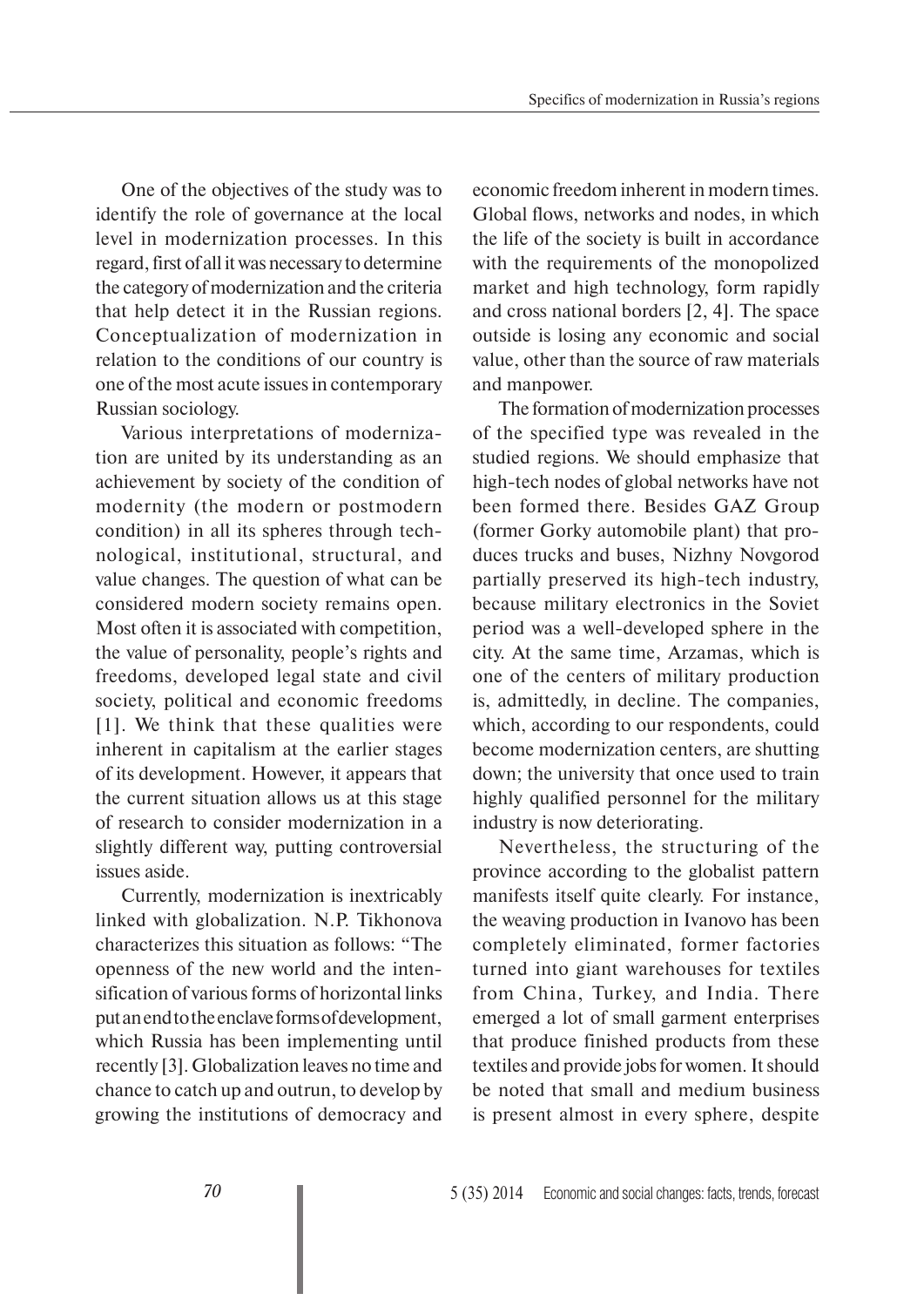serious problems caused partly by high taxes and lack of government support, and also by relentless competition with large Russian business. However, their underlying causes are also associated with the globalization of the economy. It is almost impossible to compete with the Chinese dumping, unless the business serves its production (wholesale and retail trade of Chinese consumer goods, Ivanovo garment enterprises that use Chinese materials and so on).

Cheap food imports, according to one of our respondents, has become an obstacle to the development of farming, which was once very important, especially in the Russian Chernozem region: *"The main problem is that imported products are much cheaper than local ones; this is the damage not only to agricultural producers, but also to every citizen, because we can be left without food, the supplies from abroad stop. Small farming enterprises find agricultural production unprofitable; they shift to another business, all our villages are deserted. We receive no government support in this sphere, although our region is engaged in agriculture"*. Besides, according to a member of the Tambov Oblast Society of Beekeepers, it is difficult to sale the products of small producers, particularly in agriculture, because trading networks do not accept their goods, and trading in the markets and fairs does not provide sufficient space for business development".

One also marks the expansion of Moscowbased capital, which some respondents call *"internal globalization"* and evaluate it negatively: *"Outsiders do not know local specifics; they do not care about the region and its culture"*. Local business is unable to compete with newcomers.

The main economic agents in agriculture are large agro-industrial holdings that develop deserted farmland, build modern cattlebreeding complexes and sow the field with grain crops resistant to weeds and pests. The work in the holding enterprises does not require permanent residence in the village (employees go to work daily by bus – a kind of internal shift work). The main problem of the modern village is not alcoholism, as it is usually presented in the media, but the migration of working-age population to the cities, the disappearance of the village as an economic and socio-cultural phenomenon, and its transformation into a dacha community at best.

Thus, small and medium business, contrary to expectations and hopes, has not become the basis of the region's development. Modernization is carried out in the framework of global flows, based primarily on large monopolistic capital.

At the same time, there are small towns that have managed to preserve their production: for example, a weaving plant in Shuya (Ivanovo Oblast) or a knitting factory in Rasskazovo (Tambov Oblast). The district center Pavlovo on the Oka River in the Nizhny Novgorod Oblast can be considered the most telling example. The town has a sustainably functioning plant that produces buses of small and middle class (PAZ); the increase of public procurement has boosted the work of military enterprises.

But perhaps the best example of contemporary modernization can be found in the flow of labor migration, oriented exclusively toward global nodes, i.e. regional centers and Moscow. According to the respondents, almost every family has a man,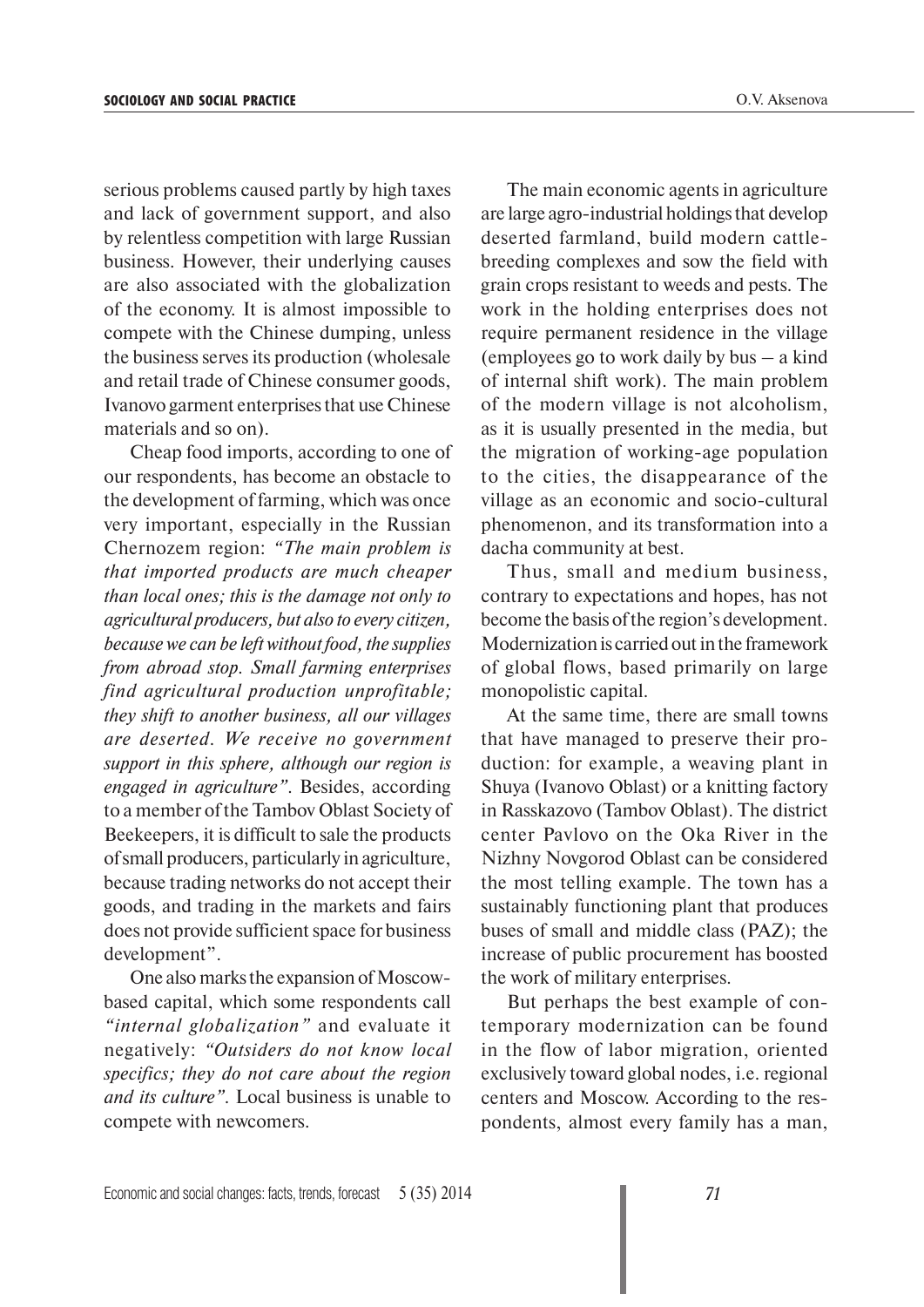who works on a rotational basis in Moscow as taxi driver, builder, and, more often, guard in an office or shop. This form of employment provides the development of local business, as the wages of rotational workers create and maintain the demand on the regional and local markets of goods and services.

This study shows that the main subject of this form of modernization is the federal government. It clones the model of the global world with its networks, flows and territories that are not lucky enough to get into them. Thus, the construction of new health centers, equipped with modern equipment, was accompanied by the reduction of places in the district hospitals and the closure of feldshermidwife stations.

High technology that is developing in global cities, requires specific qualifications; compliance with technological discipline is their main component. An employee should have a sustainable skill of obeying the rules without pondering on their nature and purpose, which is contrary to the Russian tradition of education built on explanation and understanding. We emphasize that in modern conditions this applies not only to workers employed in the assembly-line production, but to everyone, including managers themselves. The reason for this lies in the division of labor and its manufacturability; a prerequisite for effective functioning of any system is found in sequential execution of definite actions. A test system for knowledge assessment and preparation for it is focused on the formation of technological discipline.

This innovation is strictly enforced by the federal center; teachers and school principals avoid discussing the unified state exam, or note that it has its advantages such as external evaluation of school activities necessary for the development of the educational process, expanded opportunities for graduates to enter the most prestigious universities in the country. However, their real attitude to the reform can be traced according to their careful statements about its shortcomings, and also according to the responses of students who openly say that they are not taught to think, expressing, obviously, the viewpoint of families and teachers.

The federal center also introduces computerization into the educational process, ousting elderly teachers, who are considered the most qualified. Most of them are unable to pass the exam on computer literacy and cannot continue working. This removes one of the obstacles to the development of the education system complying with the demands of modernization.

The policy pursued by the center is practically unambiguous; it is much harder to determine the position and role of regional and district authorities in these processes, and also the role of other actors involved in decision making at the local level. We were able to identify two main groups of administrative attitudes and actions based on them in connection with modernization.

1. *Focus on modernization*. A relatively small number of regional and local managers fully support the "general line" of the federal government. They have the very technological discipline and willingness to comply with the orders that is necessary for the implementation of innovation change. A representative of the administration in one of the regions has voiced clearly the very idea of a modern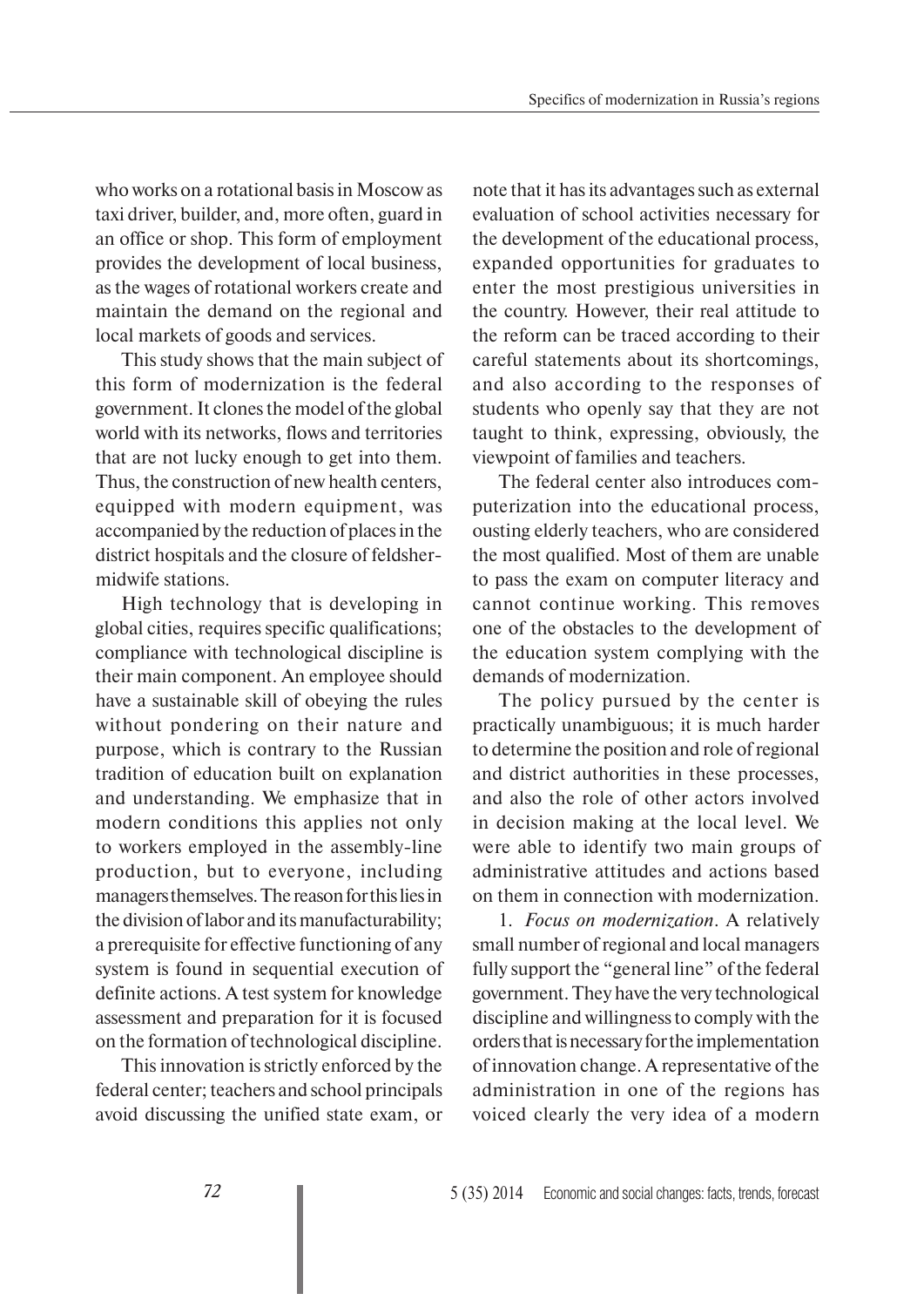model of modernization: *"Everything is fine in our districts. We have a new system of medical care, but the population does not want to accept this system. The people can accept it, if they fall ill seriously and need qualified medical aid. In most cases they just need to spend some time at hospital close to their home rather than be treated. In the Soviet times this scheme worked, but we did not have such technology, which we now use, except for surgery and ophthalmology. Everything else was at the low level. Now we have established regional centers with modern medical equipment, qualified experts and modern operations and procedures. We bring a patient to these centers depending on his or her disease. In the case of stroke or heart attack, we work only according to this system. It takes up to two hours to get to a hospital, and the critical period of time for patients with stroke and heart attack is six hours".* Note that the system of feldsher-midwife stations and district hospitals was not designed for carrying out complex medical operations and procedures. It provided residents of remote villages with skilled medical treatment in more simple cases, preventing complex cases, during childbirth, when even two hours (actually more, considering the time of arrival of an ambulance) can prove fatal. However, such a policy has a social base, despite the refusal of the population to accept it. It is, first of all, the residents, who are focused on working in the regional center, in Moscow, and, if possible, abroad, in any place that provides a higher level of comfort and consumption. However, according to our respondents from different regions, the number of people who change their place of residence is not large. Perhaps, this is one of the reasons for the fact

that the goals to carry out modernization and unconditional execution of orders are not often observed at the local level.

*2. Preservation strategy*. The activities of the majority of regional and local actors, including regional and district administrations, aim to preserve and develop the local community. They see danger in innovations that destroy the community (urban and rural), its values, and the personality as it was formed in the Russian culture. This opinion was formulated most succinctly by a representative of the administration of one of the districts: *"We watch TV in order to see what more has been planned, and to be ready for it. We will introduce innovations so that we will preserve everything that is our own, and nobody will find this out".* At the same time a necessary component of their strategy is orientation toward development and progress. One of the surveyed school principals expressed a common viewpoint: *"I don't know, maybe it would be better if you didn't put it down. We can't be in a constant development process. School should be strong, first of all, in its tradition, its basis. We can add something, upgrade something, but the basis must be preserved. If there is stability, there will be development"*. In their opinion, modernization should develop the existing social integrity.

Innovations introduced from outside are adopted, if they do not contradict the traditional understanding of development. New forms of self-organization of local communities are developed with support from the district administration. For example, the villages in one of the districts have formed "parent patrols", whose primary purpose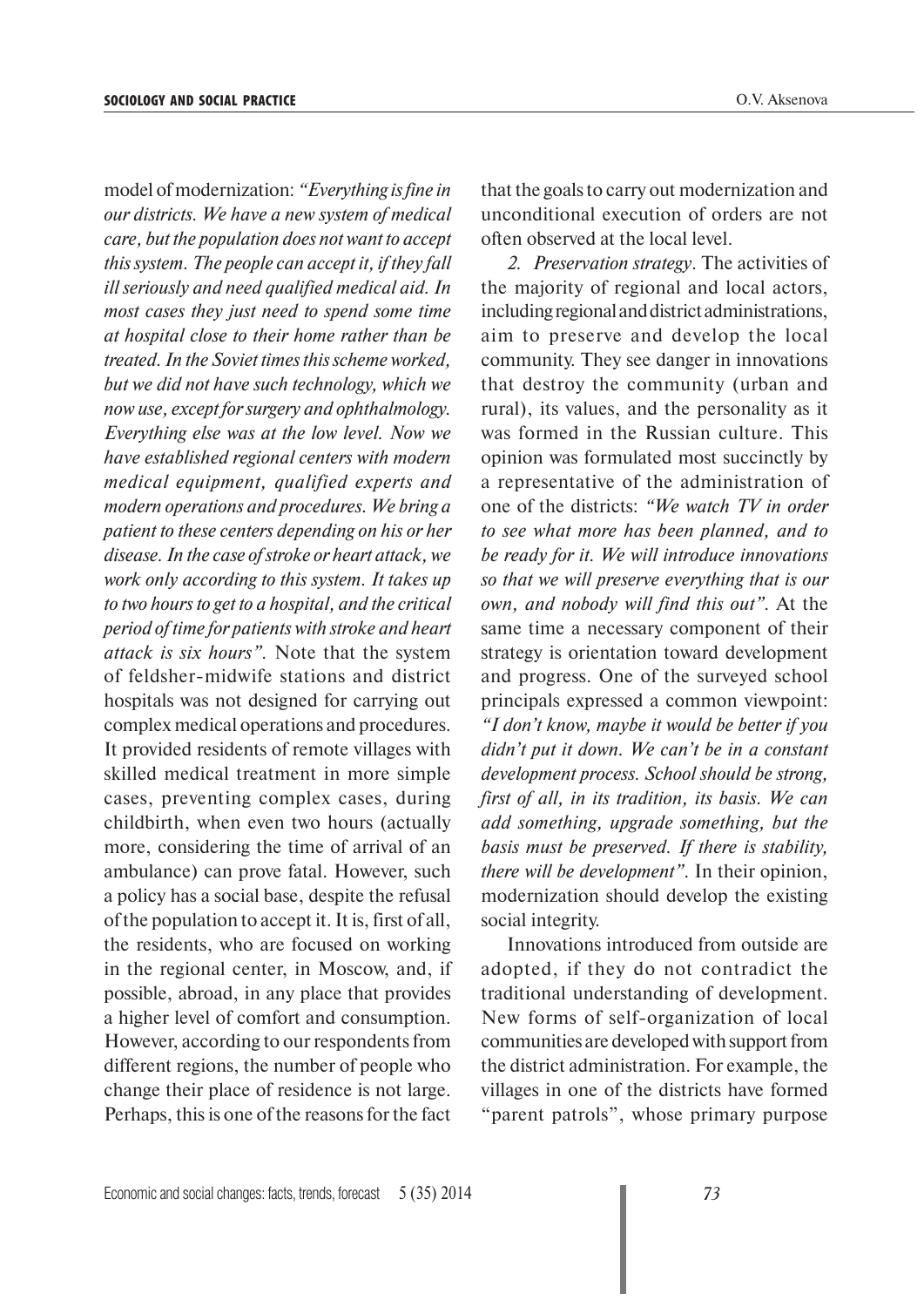is to prevent drug and alcohol abuse and involvement of children and adolescents in criminal activity. Some districts establish new forms of children's summer recreation, such as camps for children under house administrations and housing cooperatives.

Despite the depressive 1990s and a lingering lack of resources, the districts managed to preserve libraries, museums, music and art schools, and culture centers. The head of the Department of Culture of one of the district centers in the early 1990s was able to convince the head of the district's administration about the necessity to repair the library: *"At that time we desperately needed a central library. It was situated in the city center, in a two-storied mansion. The library required a new building, the area was small, and there was not enough space. So, a new one was built. For ten years now our library is the best in the oblast, and equipped with everything brand-new"*.

Music and art schools, according to the decision of the federal center, were united into schools of arts, but in some cases, due to the activity of the entities, they continue working separately from each other: *"We didn't have room for an art school. And our school is old and has its own traditions. We decided not to combine music and art schools, because each of them has its own image. The moment came when it was necessary to convince the administration that we needed a new building for the art school. And the building, in which the music school is located, received an addition. The main building has two floors, and the addition has three floors. It was in the 1990s, about 17 years ago. It was very difficult because we had to use our own resources, but the plans were implemented".*

The attempts to rebuild the traditional socio-cultural basis of communities cause counteractions aimed to preserve this basis. The changes in the assessments of the Great Patriotic War that appear in the media and in works of art are perceived painfully. The associations of the "children of war" are created in some districts; their participants took up the activities of the veterans, who cannot be involved in this any longer due to the state of their health. In part, these organizations become sort of clubs for the elderly, but their main task is to tell schoolchildren about the war, to counteract the imposed interpretations of historical events.

Much attention is paid to the museums of the Great Patriotic War, and military exhibitions in museums of regional studies; tours for schoolchildren are organized on a regular basis.

The preservation of history is one of the most important components of the strategy under consideration. This strategy supports museums even under the budget resources shortage; it also respects all historical periods without exception. In the village you can see an exhibition, dedicated to the Red Army commander Mikhail Frunze, to the tragedy of the Tambov Rebellion (Antonov's mutiny in the Tambov Oblast), the reconstruction of the interior of a Soviet room, which is very popular: the citizens bring old things there, they go there and recall what it used to be like in their childhood. The residents of Arzamas love and read Arkady Gaidar. The district administration preserves the memory of the writer; it also successfully cooperates with the Orthodox Church.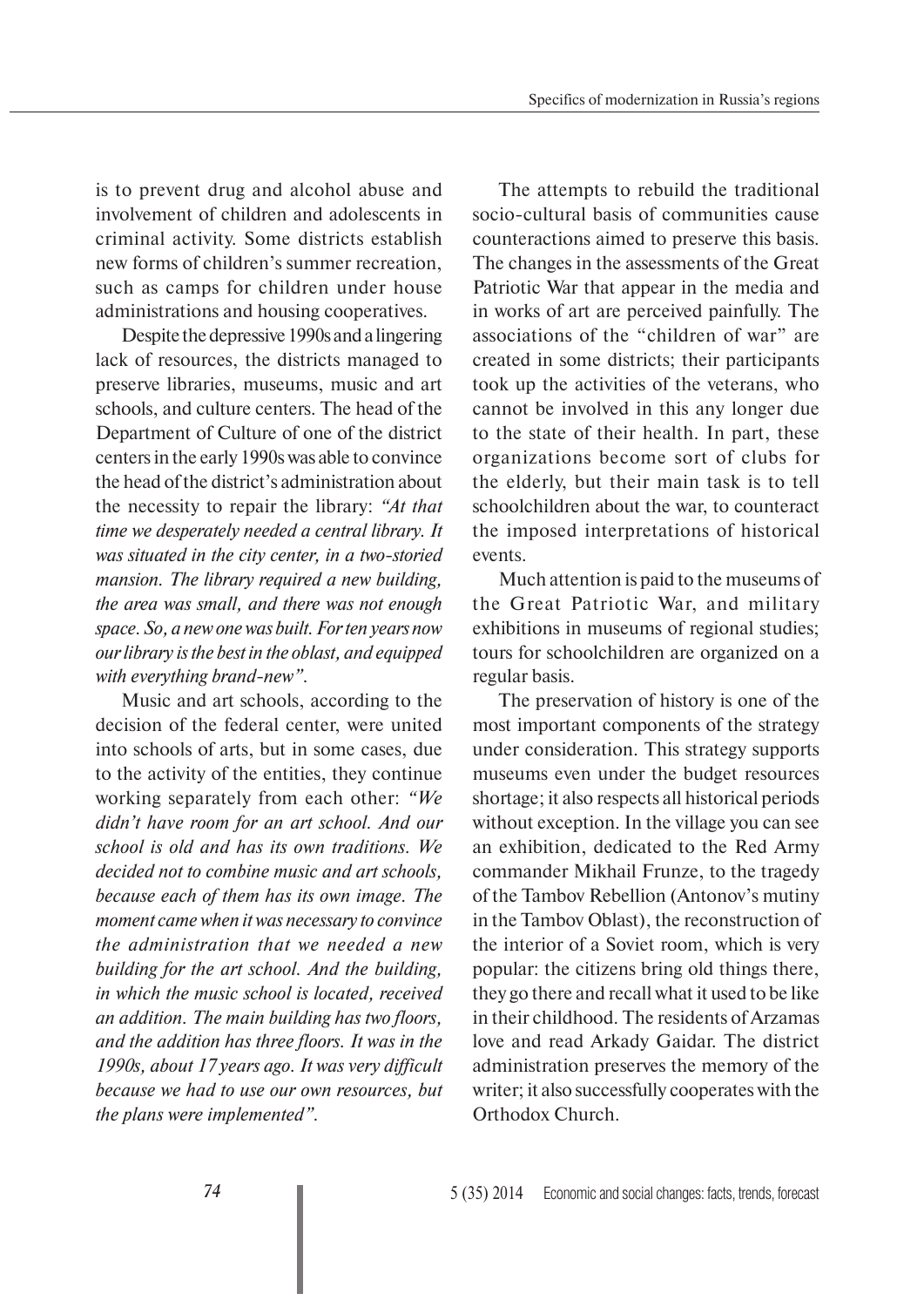As a result, the district administration and, in some cases, regional government, creates the network, the main centers of which are schools, libraries, museums and houses of culture. This network successfully counteracts modernization transformations that are destructive to the districts' culture. For instance, the Ministry of Culture made an attempt to organize the houses of culture according to the German model: in Germany they exist solely due to the self-organization of citizens who come and do what they want. The attempt failed – professionals who teach classes in groups, clubs and theatre studios were not dismissed. Similar protests were caused by an attempt to create a library, according to the Western pattern, when people bring and borrow whatever books they want. A professional librarian and a professional culture worker do not simply perform their functions, but they also organize cultural life in the community at a sufficiently high level, and support it in the local community.

The desire to "save and preserve" is especially evident in the desire to maintain cultural life in the fading village: *"Our cultural policy aims to make the real culture available in the village. We invented the whole system of festivals in rural areas, all our teams give a lot of concerts in the village. Few people understand what the arrival of such groups means for the village. They say: we thought that everyone forgot about us. Not long ago we had a concert of the choir named after Rachmaninoff that came to our village; many were puzzled why such a choir with complex music would come to the village; nevertheless, people came and listened* 

*and were very pleased, the people of different age. Theater, brass music and song festivals – we pay a lot of attention and allocate much money to this sphere of the people's involvement. We have provided the districts with transport, so that the people can go from district to district with their performances; it is a factor that unites the people and the region"*.

The federal center in this case is seen as a supplier of resources. All the above can be done primarily through the involvement in its programs, which requires a lot of efforts. It (federal center) is partly hostile, because it is where the attempts to introduce dangerous and disruptive innovations are coming from, which was expressed clearly by our respondents: *"All this modernization, the education is dying, although the money invested is enormous. And everyone is mad as hornet, because no one cared to ask the people themselves... Sometimes it is better not to do as you are told, maybe the matters will settle after a while"*. In some cases, parties are regarded to be the same resource as the federal center*: "We use the support that comes from any party, but vote for "United Russia", because today it is the only party that can provide real, including financial, assistance"*. Votes are exchanged for the ability to resolve pressing issues for the community; that is how we managed to preserve the feldsher-and-midwife stations (where possible) and even give the functions of hospitals to some of them.

It should be noted that among the actors functioning in the city and the district administration there are people of different age groups, including those who were district heads in the USSR and have experience of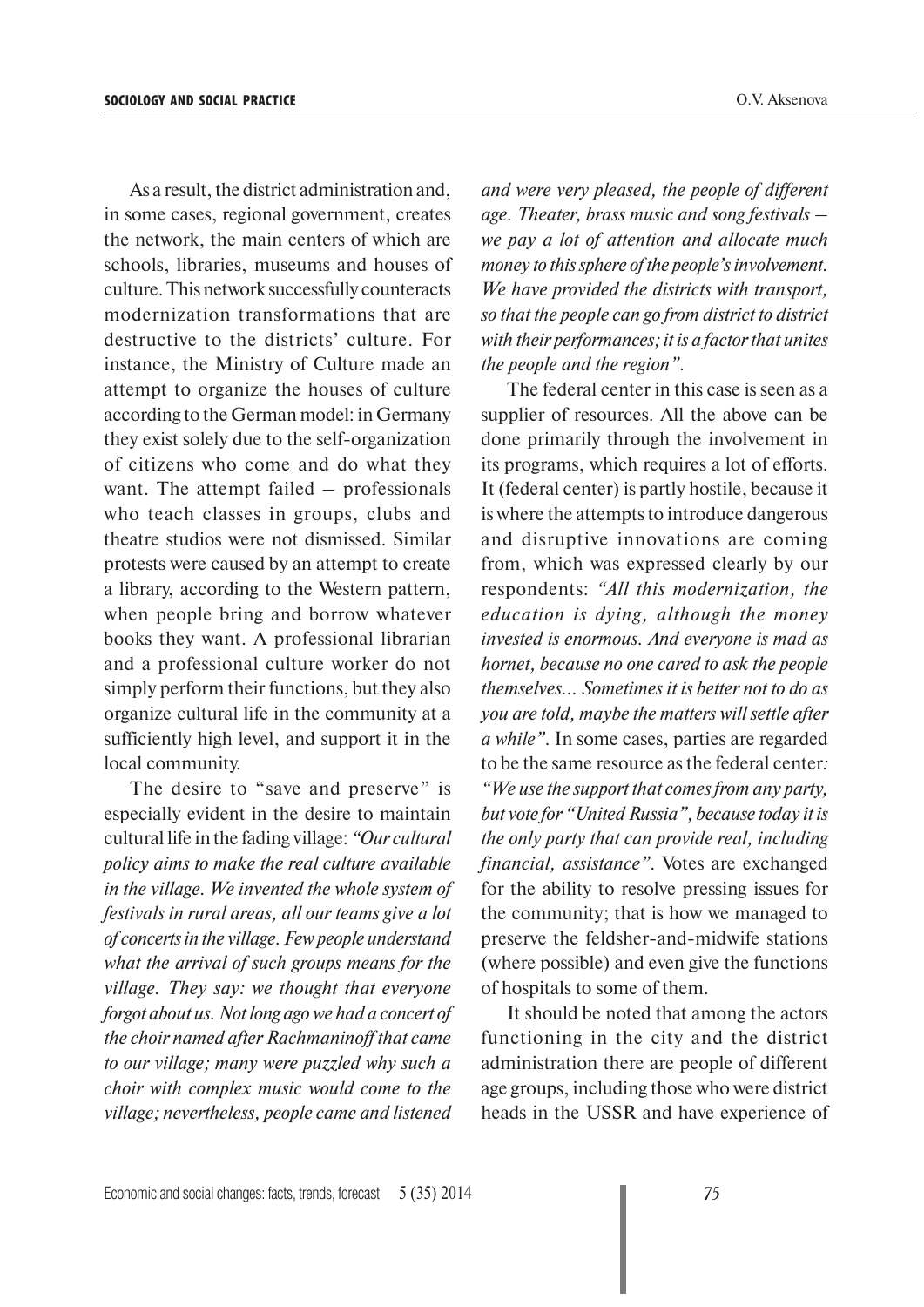work under the party and Soviet conditions. They are respected, they are considered a kind of community resource, and the people wish them "many happy returns". These people in most cases are not Communists, they are mostly members of the "United Russia". But, anyway, they reproduce a socio-cultural reality traditional for the Soviet times, which includes elements previously foreign to it, such as business and the Church. The degree of awareness of this position does not matter, as well as the political orientation of the actors.

This study shows that conservatory actions in the Russian regions prevail over the focus on modernization. They successfully resisted degradation of the Russian communities in the 1990s, not allowing them to sink to really archaic forms of society. Currently, they help to resist the same damaging impact of modernization in its globalist version. Governance at the local level is focused on the social and cultural spheres, and partly – on small business, including farming. This is caused, on the one hand, by the lack of leverage on large capital, on the other hand – by the value of culture and education in the pattern of development that is supported, reproduced and protected by local government.

Local government in this case retains a special tradition of development that shaped historically in Russia, and the Soviet industrialization based on this tradition. This development is based on the culture and historical continuity, on the understanding of the processes, their causes and effects. It does not imply the elimination of values existing in this culture, or the complete functionality

of any activity leading to simplification of human thought. It also does not imply a simplified, institutionalized individualism of modernism and postmodernism, which actually means the atomization of society. At that, personality plays a major role in this version of development.

The model of "protective" management itself is personal; any explicit or implicit opposition to destructive tendencies depends entirely on the presence of an actor. Institutions and structures play a subordinate role in it; like political orientation, they are used depending on the defined goals. In the words of one of our respondents who is a senior official in the regional administration the tasks should be solved at any cost, which confirms protective and mobilization nature of management.

This relative independence from institutions provides a certain degree of autonomy in relation to the federal center, the ability to survive without its support and even to confront some of his decisions. Ultimately, it is the village that can preserve the possibility of alternative modernization. But this is very relative. It is obvious that the Russian localities cannot implement their own version of modernization. They do not have sufficient resources to do this, and, in those areas that do have them, global entities successfully operate and global flows are formed. Therefore, here we speak more about maintaining the development potential that has different properties and a different vector than building a new world of high-tech centers and forgotten settlements. This potential is of particular value in the current situation. First, globalization does not provide the majority